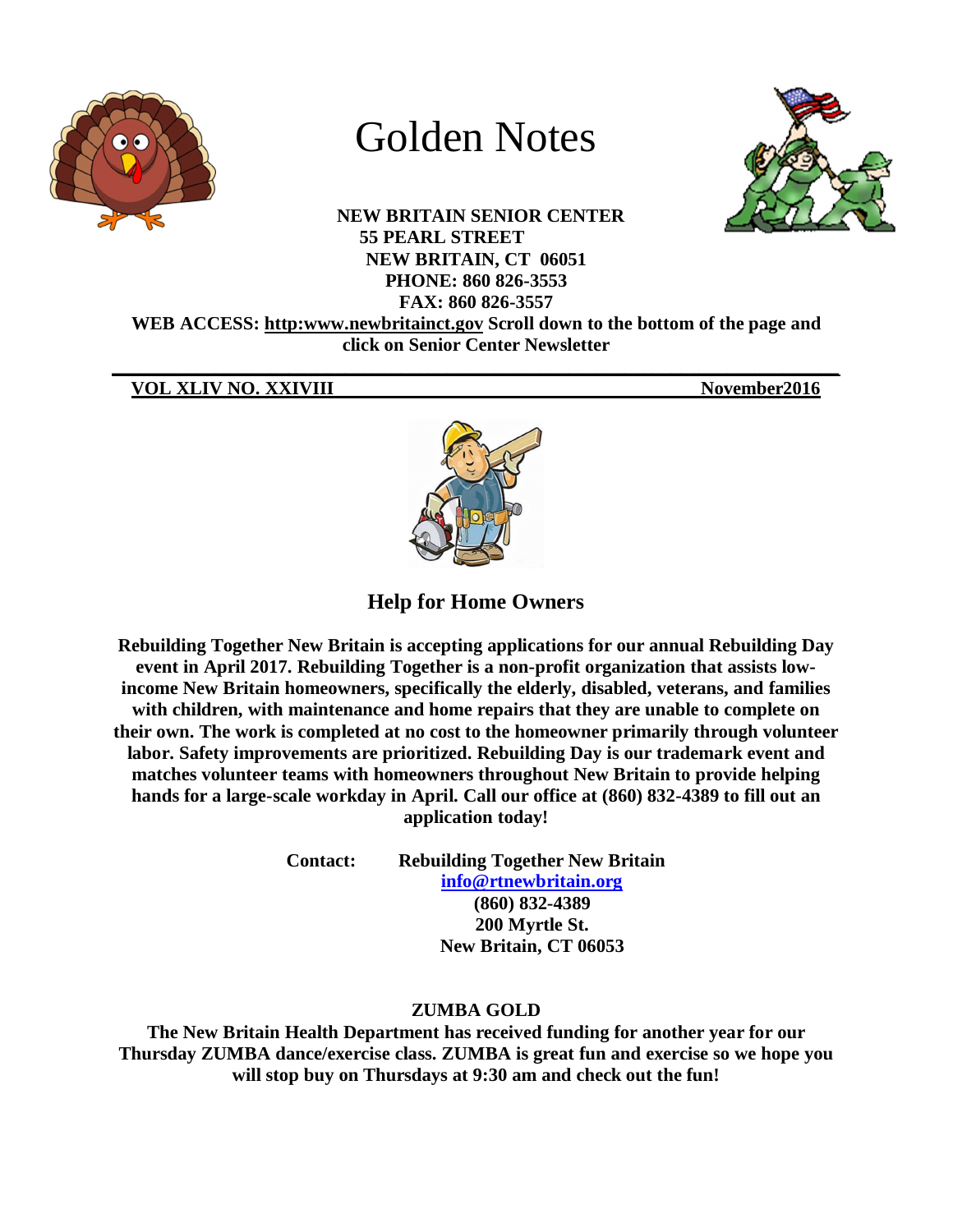# **Parks/ Recreation/ Community Service Bus Trips**

**3115 - NYC Botanical Gardens New York Botanical Gardens Holiday Train Show Saturday, December 10, 2016 Cost: 129.00 Program Content: Garden-gauge trains zip along a quarter-mile of track past beloved New York landmarks, made from plant materials—all within the warmth of the country's largest Victorian-style glasshouse. Trip includes: round-trip motor coach transportation, admission to the Botanical Gardens Train Show, Lunch Buffet, Behind the Scenes Tour, and Leisure time on Arthur Ave. Registration deadline 11/10/2016**

**THE REGISTRATION DEADLINE FOR SHARED TRIPS IS ONE MONTH PRIOR: Shared bus trips are offered to several communities, exact departure times are dependent upon towns attending. Departure times for most shared bus trips are between 7:00am and 9:00am; most trips depart from the commuter parking lot across from the New Britain Target Store located at 475 Hartford Road, New Britain. Participants are notified via letter of exact departure times/location at least two weeks prior to trip. Participants must be over the age of 18 or accompanied by an adult**.

**Call 860 826-3360 for more information**

**Book Group Meeting**

**The Public Library – Senior Center Book Group will meet on Tuesday, November 15th at 1:00 pm here at the senior center. The book read for the next meeting is** *Scoop* **written by Evelyn Waugh. One of Waugh's most exuberant comedies, "Scoop" is a brilliantly irreverent satire of "Fleet Street" and its hectic pursuit of hot news. The Book Group is open to all, so we hope you will join us.** 

**The book read for December will be Thomas Jefferson and the Tripoli Pirates: The Forgotten War that changed American History by Brien Kilmeade and Don Yaeger.** 

> **Seniors in Action New Britain Meeting Vermont Room Thursday, November 3rd at 9:30 am (NOTE TIME CHANGE) Come and join the group for some valuable information and socialization. A movie will be shown and refreshments will be served**



**4.**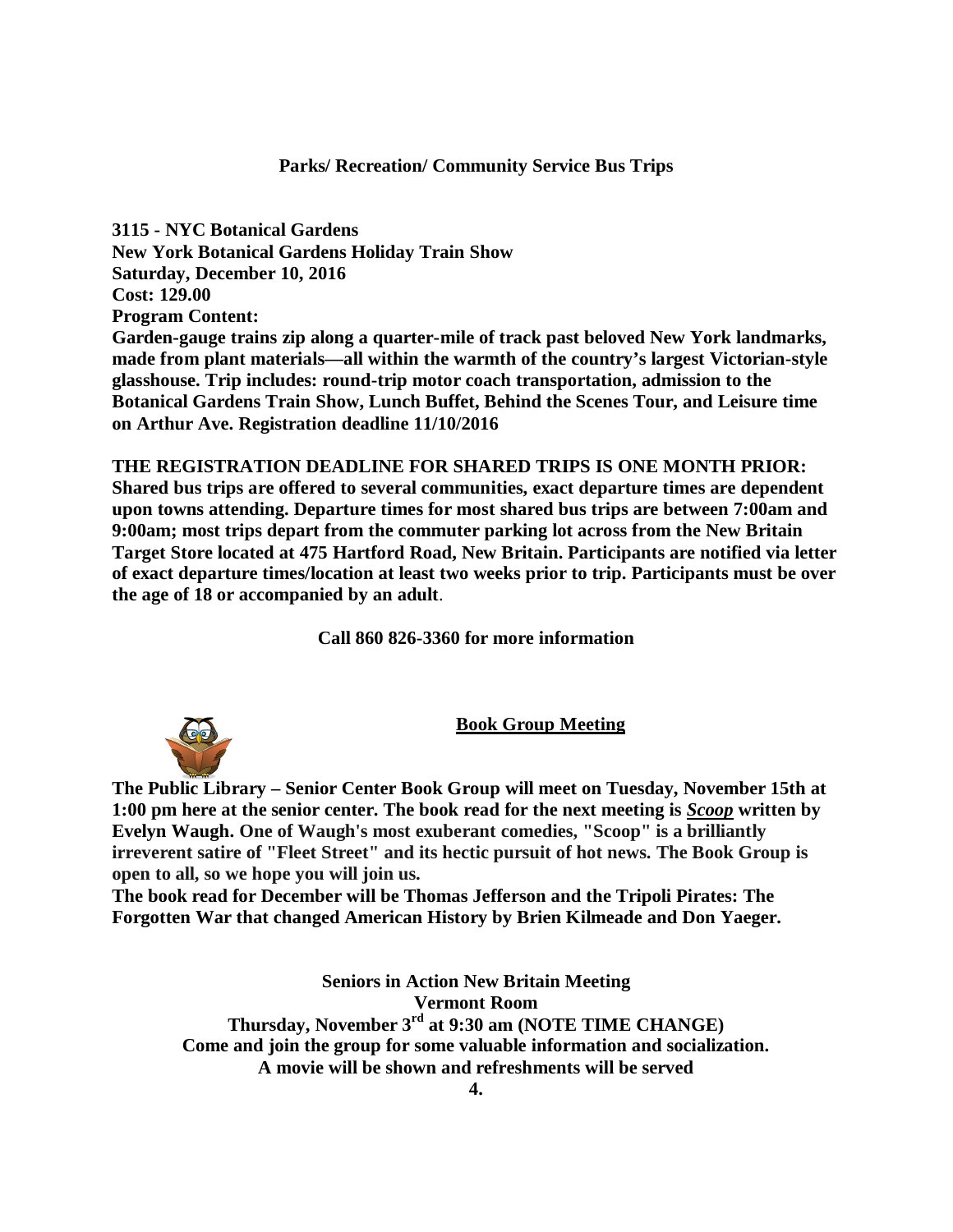**Friday at the Movies**

 **November 18, 2016 at 12:45PM Title to be announced** 

**Tuesday Morning Movie November 2, 2016 at 9:30 AM**

**McLintock Starring John Wayne and Maureen O'Hara.** 



**Diabete** 

# **Live Well: Diabetes Self- Management Classes**

**Do you have diabetes or take care of someone who has diabetes? The New Britain Health Department is offering a Live Well: Diabetes Self-Management Program Wednesdays, November 2 to December 14, 2016, from 1 to 3:30 pm, at the New Britain Senior Center, 55 Pearl St., New Britain. There are six sessions although we will not have class on November 23, 2016. In order to fully benefit from the program it is recommended that you attend all of the session dates. The sessions will help you learn how to manage blood sugar, eat healthy, build your confidence, and much more. Class size is limited and registration is required. Please call the Health Department for registration at 860-826-3464.**



**Dial-A-Ride Bus Driver**

**Alex Molina has recently joined our Dial-A-Ride staff as a full time driver. Alex comes to us with years of experience providing transportation to various groups of people. We are excited about having Alex with us and I hope you all will join us in welcoming him to our program.**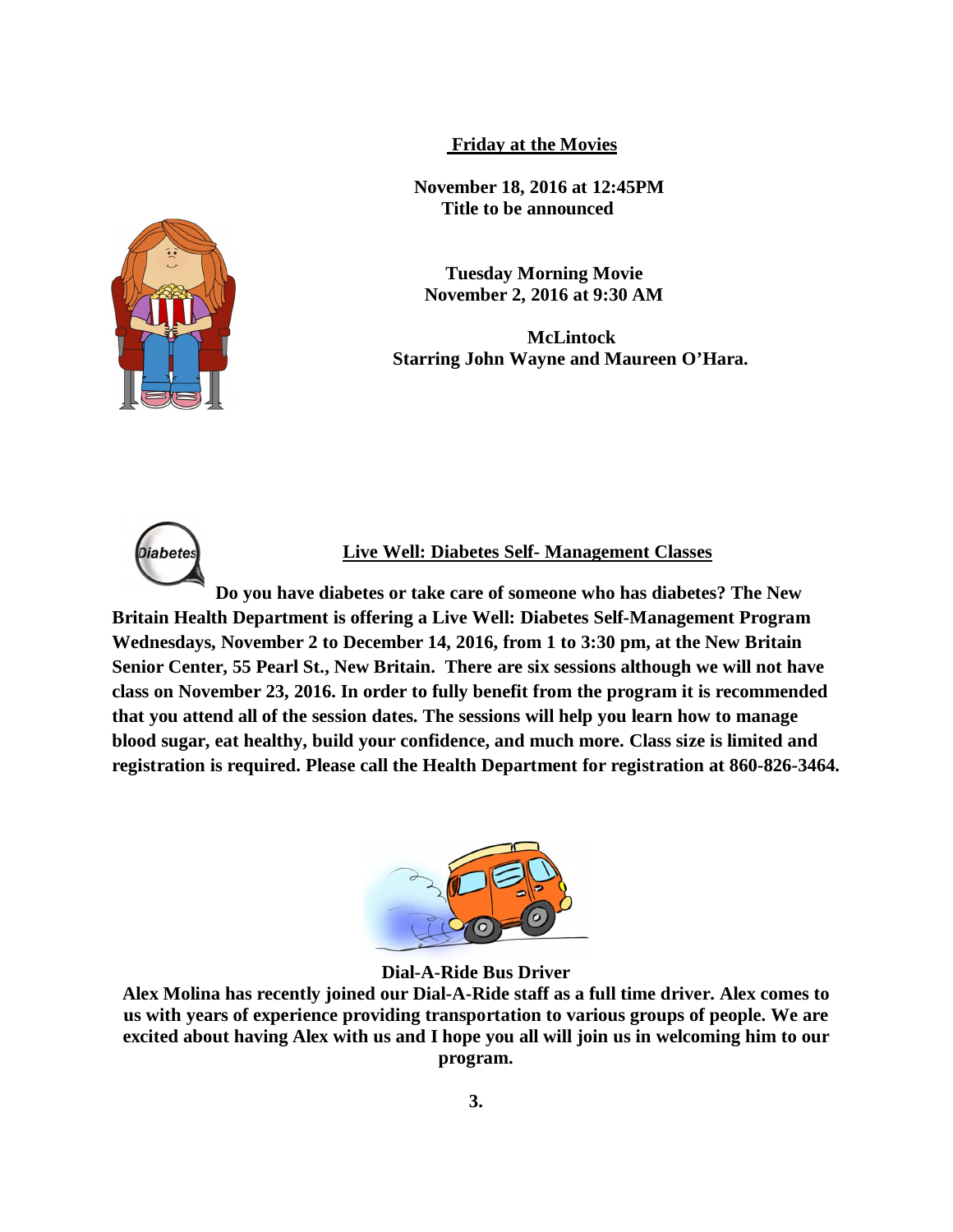# **DAILY CALENDAR OF ACTIVITIES November 2016**

#### **Monday**

**8:15 am to 11:10 am– Snack bar open 8:45 am to 9:15am. – Beginners Line Dancing 9:00 am to 11:30 am Exercise/Table tennis open 9:15 am to 11:30 am – Art class open 9:15 am to 10:00 am – Exercise Class with Chris 10:00 am to 11:00 am – Line dancing class 12:45am to 3:00 pm - Bingo**

## **Tuesday**

**8:15 am to 11:00 am. – Snack Bar open 8:45 am to 9:15 am - - Beginners Line Dancing 9:00 am to 11:30 am Exercise/Table tennis open 9:15 am to 10:15 am – Exercise Class with Chris 9:15 am to 11:30 pm – Craft group meets 10:30 am to 11:15 am – Line dancing with Chris 12:30 to 2:30 pm – Wii Bowling 1:00 pm to 3:30 pm – Craft group meets Wednesday 8:15 am to 11:00 am – Snack bar open 9:00 am to 11:30 am - Exercise/Table tennis open 9:30 am to 11:30 am – Pinochle Club 9:15 am to 11:30 am – Art Class open 9:30 am to 11:00 am - Adult Coloring 1:00 pm to 3:00 pm – Ballroom Dancing**

## **Thursday**

**8:15 am to 11:00 am – Snack bar open 9:00 am to 11:30 am Exercise/Table tennis open 9:30 am to 10:30 am –ZUMBA with Amy 9:15 am to 11:30 am – Craft Group meets 12:30 pm to 3:30 pm – Pinochle Club 1:00 pm to 3:30 pm – Craft group meets**

#### **Friday**

**8:15 am to 11:00 am – Snack bar open 9:00 am to 11:30 am Exercise/Table tennis open 9:15 am to 11:30 am – Art class open 1:30 pm to 3:00 pm Square Dancing 12:45 pm Monthly movie (Usually the 3rd Friday of each month)**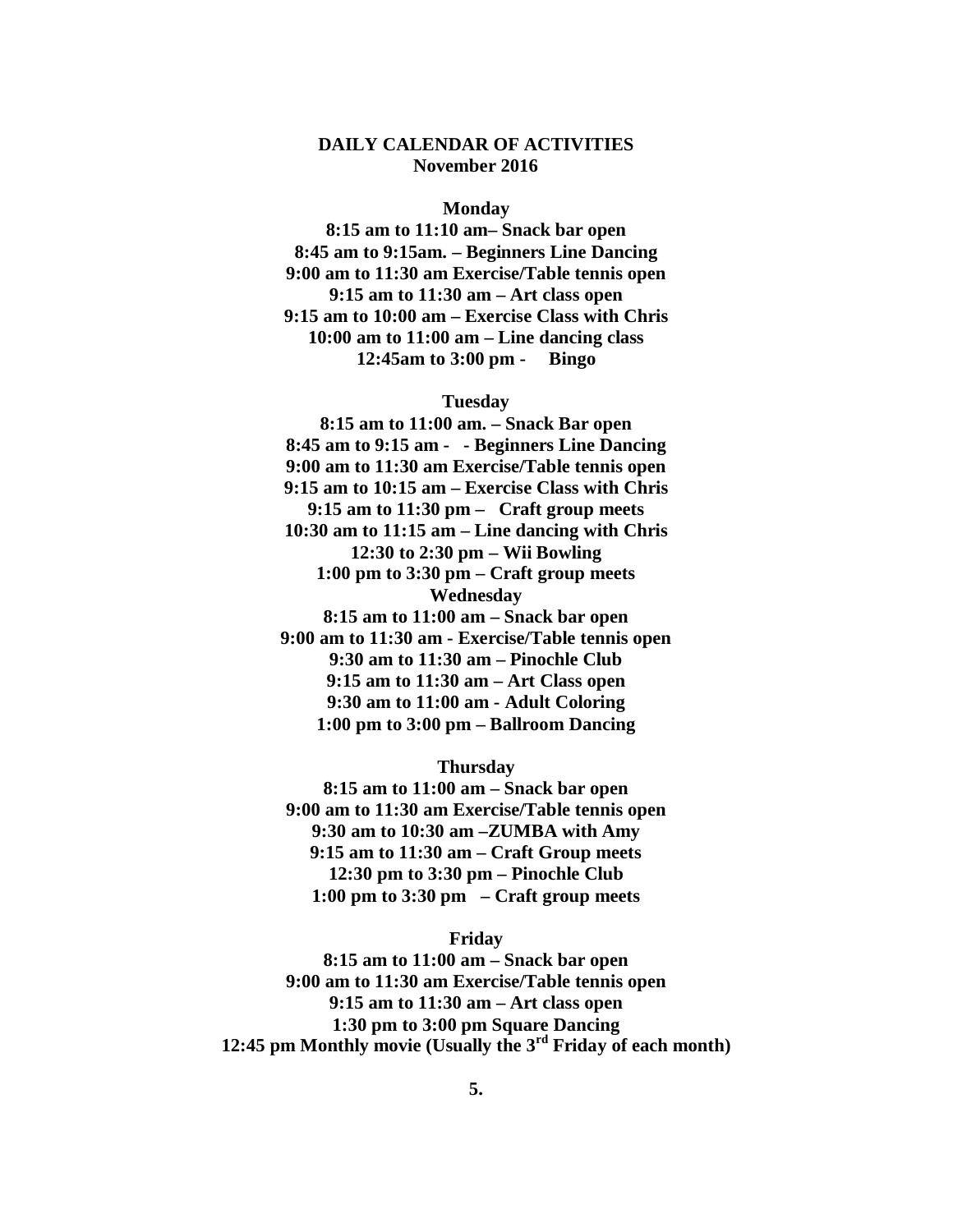# **SERVICES BY APPOINTMENT DIAL-A-RIDE**

**At least a 2-day notice is required for rides to the Senior Center, medical appointments, shopping and other destinations at any time within the month. Call 826-3555 for an appointment. There is a suggested donation of \$1.50 each way. MEDICARE/MEDICAL INSURANCE INFORMATION Persons seeking help in filing Medicare claims or appeals, interpreting medical bills and assistance in making decisions concerning Medicare supplemental insurance can make an appointment with Senior Center Staff by calling the Center at 860 826-3553. Advice on Living Wills and how to deal with advance medical directives is also available.**

**From the Nursing Desk**

**Do you have diabetes or take care of someone who has diabetes? Well guess what, the New Britain Health Department is hosting a 6 week seminar on diabetes education. The seminar will be held once a week for 2 hours at the New Britain Senior Center this fall. We are looking for you to come and learn how to better manage your diabetes or enhance the care you provide to someone else. Please complete a sheet and leave it in the envelope hanging on the nurse's office door or call the New Britain Health Department at 860-826- 3464. Thank you for your interests and look forward to your participation.**

|                | <b>GOLDEN NOTES SUBSCRIPTIONS</b>                                 |                   |  |
|----------------|-------------------------------------------------------------------|-------------------|--|
| <b>NAME</b>    |                                                                   | <b>DATE</b>       |  |
|                | <b>STREET</b>                                                     |                   |  |
| <b>ADDRESS</b> | <u> 1980 - Johann John Stone, mars eta biztanleria (h. 1980).</u> |                   |  |
| <b>CITY</b>    | <u> 1989 - Johann Barn, amerikansk politiker (d. 1989)</u>        | STATE ZIP         |  |
|                | $CODE$                                                            |                   |  |
|                |                                                                   | <b>CELL PHONE</b> |  |
|                | #                                                                 |                   |  |
|                | Make checks payable to: NEW BRITAIN SENIOR CENTER                 |                   |  |
|                | <b>Return to:</b>                                                 |                   |  |
|                | <b>GOLDEN NOTES</b>                                               |                   |  |
|                | <b>New Britain Senior Center</b>                                  |                   |  |
|                | <b>55 Pearl Street</b>                                            |                   |  |
|                | New Britain, CT 06051                                             |                   |  |
|                | Annual Fee: \$6.00 non refundable                                 |                   |  |
|                | <b>Cash</b> Check                                                 |                   |  |
|                | <b>New Subscription Renewal</b>                                   |                   |  |